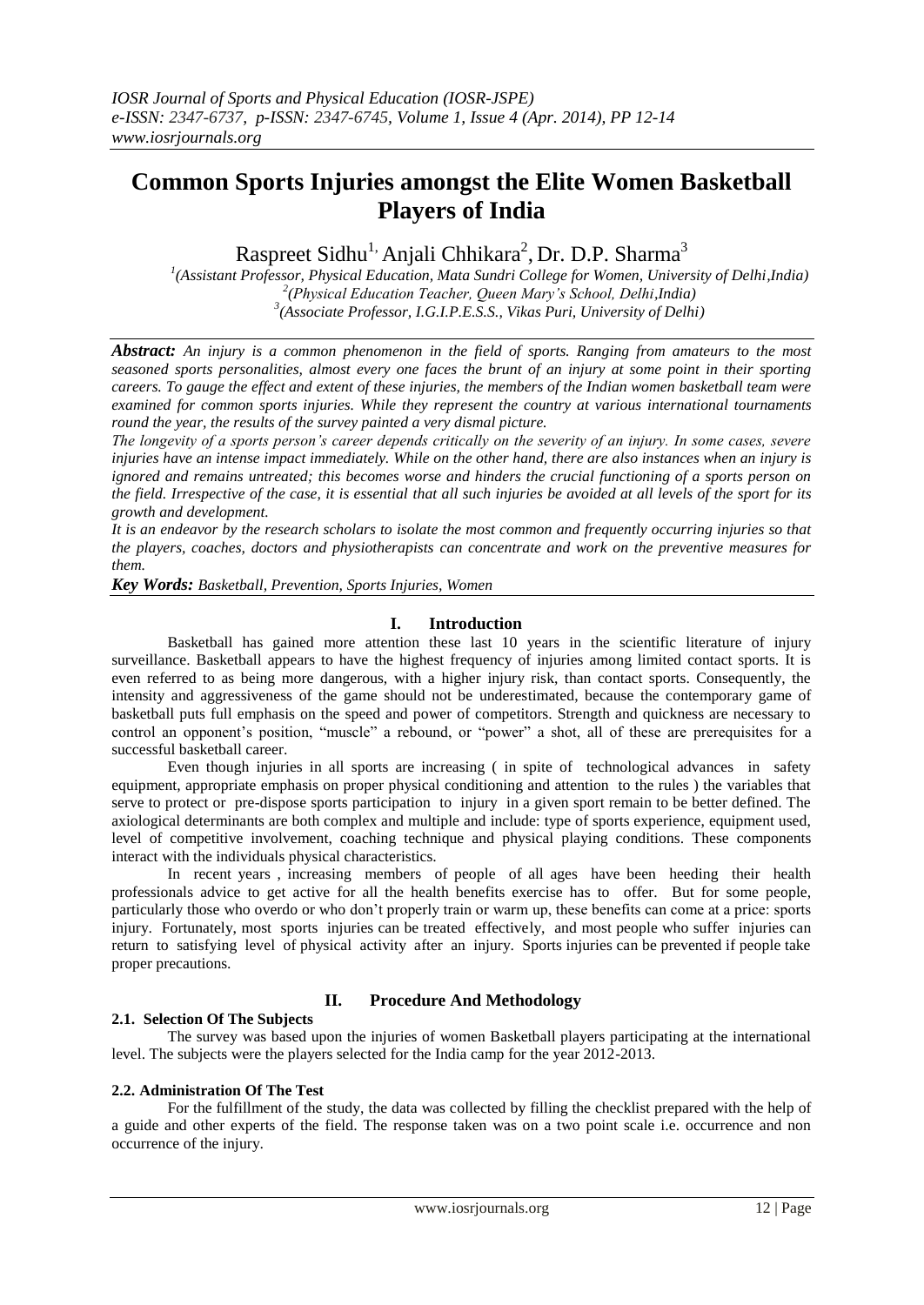### **2.3. Collection Of Data**

The necessary data was collected by filling of checklist from the selected International women Basketball players.

### **2.4. Statistical Techniques**

The responses elicited in the checklist were analyzed by adopting percentage method, which further was exhibited in the form of a graph.

#### **III. Result**

We observed that the highest weightage was obtained by sprain of flexor/extensor tendons (jammed finger) of the finger, which has a percentile value of 91.67, which makes this location most vulnerable to get injured amongst women basketball players.

Shin bone pain and ankle sprain (inversion) with percentile value of 87.50 percent each can be denoted as the second most common injuries. Lower back pain is also highly common with the percentile value of 83.33 percent.

Other injuries which were seen to be occurring frequently to women basketball players include sprain of ligaments around wrists, which was 75.00 percent and injury on nose, with 66.66 percent among all the injuries. Rotator cuff tears and quadriceps strain accounted for 62.50 percent each among all the injuries.

Out of the total number of injuries occurred to all the players, black eye and sprain of collateral ligaments of fingers had a percentile value of 58.33 percent each whereas concussion, with 54.17 percent . There are few injuries which do not occur very frequently in women basketball players and those are hamstring strain, sprain of meniscus or lateral meniscus and strain of flexion/extension/abduction/adduction muscles of the hip with 50.00, 50.00 and 41.67 percent respectively among all the injuries.

Cut over the eyebrow and blisters with 33.33 percent each are amongst the injuries which occurred to very few basketballers. Other injuries suffered by the similar strength of players includes calf muscle strain, whiplash injury, sprain of ACL/PCL and dislocation of radio-ulnar joint with a percentile value of 29.17, 25.00, 25.00 and 20.83 respectively among all the injuries occurred.

There are few injuries which occurred rarely to women basketball players. Those injuries include ankle sprain (eversion) and jammed toe with 16.67 percent each amongst all the injuries. Contusion, strain of cervical spine, fracture of wrist bones and stress fracture of ankle are also amongst rarest injuries reported by women basketball players contributing 12.50 percent each amongst all the injuries.

The lowest weightage is obtained by dislocated jaw and dislocation of ankle, both with 8.33 percent among all the injuries. Slipped disc, fracture of ankle, dislocation of hip joint and dislocation of elbow with a percentile value of 4.17 each are the minimum occurred injuries amongst the total injuries suffered by women basketball players.



**Figure 1. Percentile against total number of injuries**